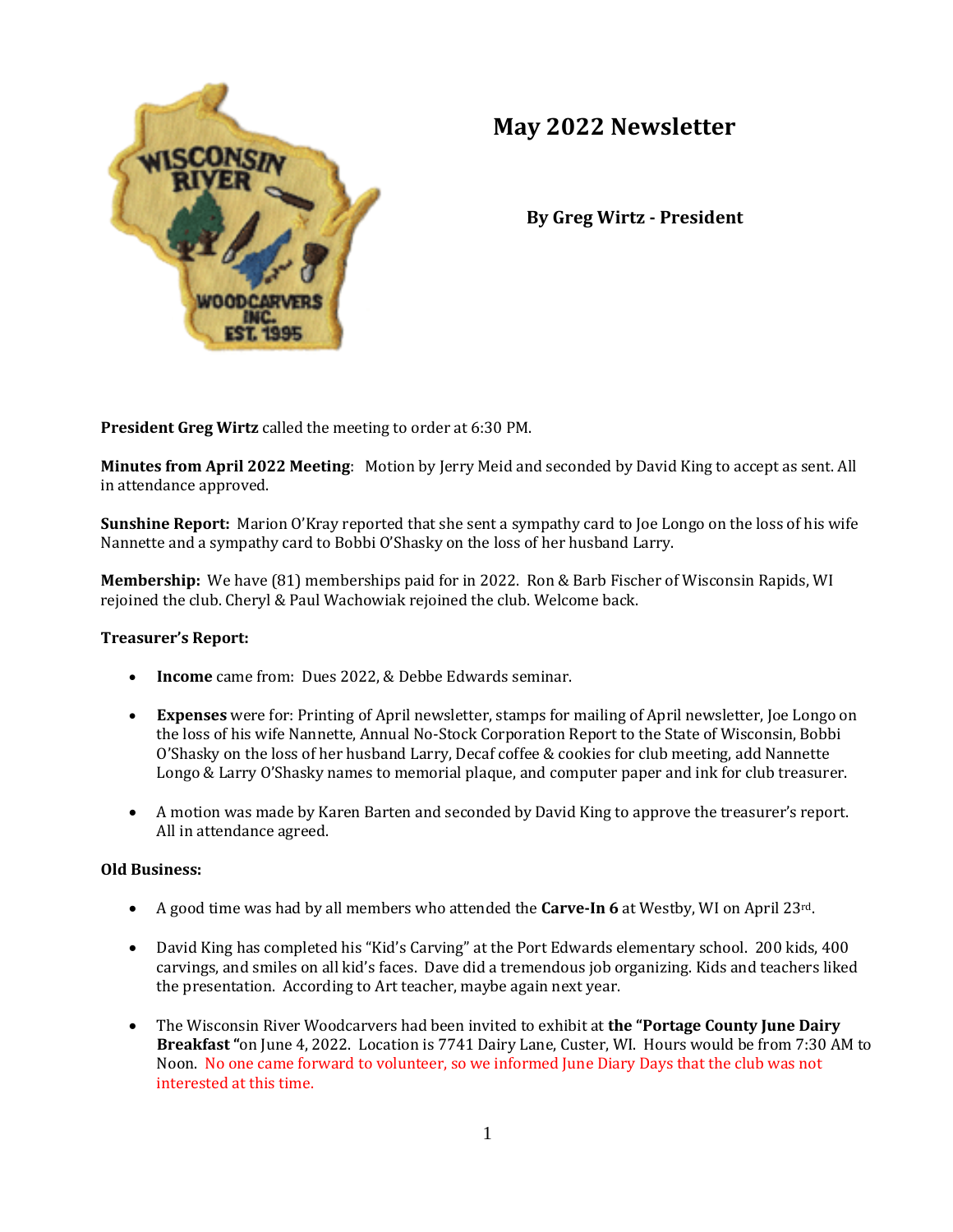- The Wisconsin River Woodcarvers have been invited to exhibit at **"Heritage Days"** in Plover, WI On Saturday & Sunday June 18 & 19, 2022. Location would be Heritage Park. Saturday hours would be from 9:00 AM to Noon. Sunday hours would be 1:00 to 4:00 PM. **David King volunteered to do the carving demonstration on Saturday.** Thanks David.
- President Greg Wirtz has asked if there would be any interest in doing something like "**Carve in at the Bekkum** in the Wisconsin Rapids area?
- Jim Balzer informed us that he is getting rid of his (55) year collection of decoys and related books & supplies. If interested contact Jim @ (715-421-4277).
- The Wisconsin River Woodcarvers members that attended the Mid-Wisconsin Chippers show in Oshkosh, WI had a great time.
- The Wisconsin River Woodcarvers members that attended the North Arkansas Woodcarvers show in Mountain Home, AR had a great time.

## **Upcoming Seminars:**

- The club will be holding a seminar with **Debbe Edwards** on Monday, Tuesday, & Wednesday, September 12, 13, & 14, 2022 at the Lincoln Center in Stevens Point, WI. The cost of the seminar is \$175.00 plus roughout(s) for Wisconsin River Woodcarvers members, and \$185.00 plus roughout(s) for non-members. Debbe will take a maximum of (12) students. (11) carvers have already paid for the seminar. Since Debbe will be flying, you **must** have your choice of roughouts(s) determined prior to the semina**r** as they will be shipped.Forms are on the website: [www.wisconsinriverwoodcarvers.org.](http://www.wisconsinriverwoodcarvers.org/) Debbe is looking to stay with a club member for the duration of the seminar and needs someone to pick her up and give her a ride back to the airport. If interested, that member would have their seminar costs paid for by the club. If interested, contact Greg Wirtz.47
- The students that were in the Floyd Rhadigan seminar had such a good time that it was agreed to have him back in 2023.The seminar will be held at the Lincoln Center is Stevens Point, WI on Wednesday, Thursday, & Friday April 5, 6, & 7, 2023. Price is same as in 2022. Forms are on the website: [www.wisconsinriverwoodcarvers.org.](http://www.wisconsinriverwoodcarvers.org/)

## **Upcoming Shows in 2022:**

- The **International Woodcarvers Congress** will be held from June 11 thru June 19, 2022 at the Jackson County Fairgrounds, 1212 East Quarry Street, Maquoketa, IA. This will be their 54th annual event, the oldest competitively judged woodcarving art show in the USA. More information @ [http://woodcarverscongress.org.](http://woodcarverscongress.org/) They will have (17) instructors in 2022.
- The **2022 Evart Woodcarvers Roundup** will be held at the Osceola Fair Grounds in Evart, MI from June 15 to 18, 2022. Contact Floyd Rhadigan @ [rhads134@comcast.net](mailto:rhads134@comcast.net) or 734-649-3259 for more information.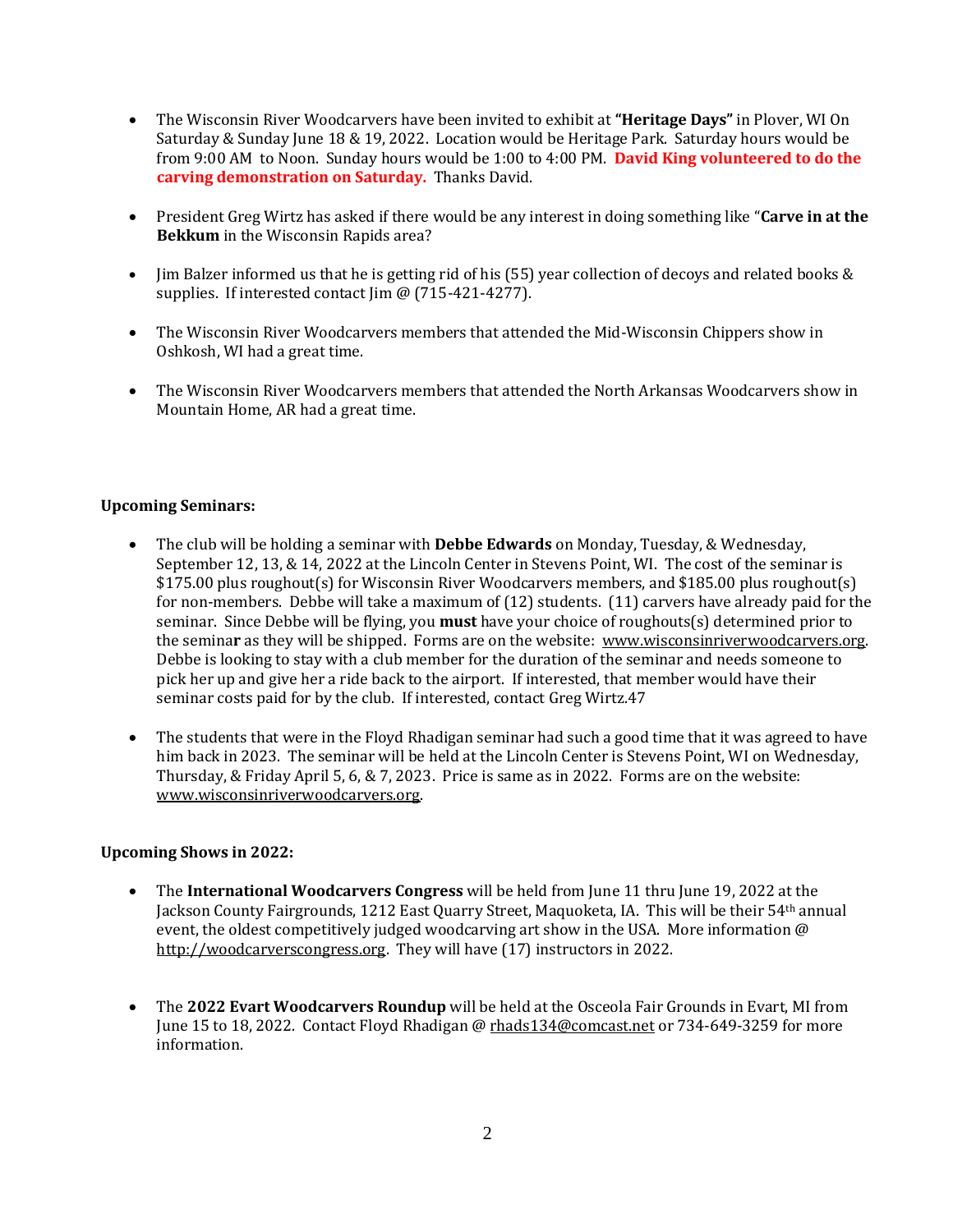- **Floyd Fest** will be held June 20 24, 2022 in Evart, MI. There will be (9) instructors. Contact Floyd Rhadigan @ [rhads134@comcast.net](mailto:rhads134@comcast.net) or 734-649-3259 for more information.
- The **Creede Woodcarving Rendezvous** will be held from July 9 thru July 15, 2022 in Creede, CO. More information [@ www.creedewoodcarvers.com](http://www.creedewoodcarvers.com/)**.**
- The Mid-America Woodcarvers will hold **Doane Experience 2022** at Doane College in Crete, NE from July 24 to July 30, 2022. More information on website midamericawoodcarvers.com/Doane\_Experience.html.
- The **Rock River Valley Woodcarvers of Wisconsin** will be having their annual show on Saturday September 10, 2022 at the Rock County Fairgrounds "Craig Center" 131 Craig Ave. Janesville, WI. Hours are 9;00 AM to 4:00 PM. More information on club website.
- **Carve-In on the Chippewa** (Sponsored by the West Wisconsin Wood Carvers Guild) will be held on September 10, 2022 from 10:00 Am to 4:00 PM at Post 305 VFW, 1300 Starr Ave, Eau Claire, WI. Free Admission. Contact Rich Thelen @ 715-456-8253 or rlthelen@charter,net for more information.
- **"Carvin The Rockies CCA"** will be held September 24 & 25, 2022 in Colorado Springs, CO. More information [@ www.cca-carvers.org.](http://www.cca-carvers.org/)
- The **Northeast Wisconsin Woodworkers Guild** will be having a woodcarving show in Denmark, WI on Saturday & Sunday October 8 & 9, 2022. Show time Saturday 9:30 AM to 4:00 PM and Sunday 9:30 AM to 3:00 PM. More information on website or from Pat Williams 920-883-6089.
- The **Waupaca Area Woodcarvers** will be having their first woodcarving show on Sunday November 6, 2022 @ 407 School Street, Waupaca, WI. More information available from Harold Mohr (715-281- 4923) or Kathy Brehm (920-740-1986) & websit[e www.wisconsinriverwoodcarvers.org.](http://www.wisconsinriverwoodcarvers.org/) The Wisconsin River Woodcarvers will have (2) club tables at this show.
- The **Piedmont Wood Carvers Club** invites you to "The best and upcoming woodcarving show in the Southeast" in conjunction with an elite artist fair. The 33rd Annual Woodcarving Competition and Show will be held on November 11 – 13, 2022 at the Simpsonville Activity & Senior Center in Simpsonville, SC. Free Admission and free parking. More information @ [www.piedmontwoodcarvers.com.](http://www.piedmontwoodcarvers.com/)
- **Karve In 7** will be held on April 22, 2023 at Westby Elementary, 122 Nelson Street, Westby, WI. This is a new location. Free admission. Contact Steve Michaels @ [stevemicheals@westby-norse.org](mailto:stevemicheals@westby-norse.org) or John Sutton @ 608-634-4396 or [lbarnfarms@gmail.com.](mailto:lbarnfarms@gmail.com)

## **New Business:**

- **Walter Grittner** was a Chip carver that had attended our show for many years until he reached the age of 95 as it became too far for him to drive.
- Walter C. Grittner Age 103, Chip Carver, passed away peacefully on April 20, 2022 at age 103. Walter was born in St. Paul on October 4, 1918, the fourth of eight children of Joseph and Eva Grittner. He was preceded in death by his wife Arline (Diehl) and son Alan. Survived by sons James and Edward (Barb) and daughter Elaine, daughter-in-law Margaret, five grandchildren and three great grandchildren. Walter served in the US Army Air Force during World War II and retired in 1983 from St. Paul Book & Stationery. Following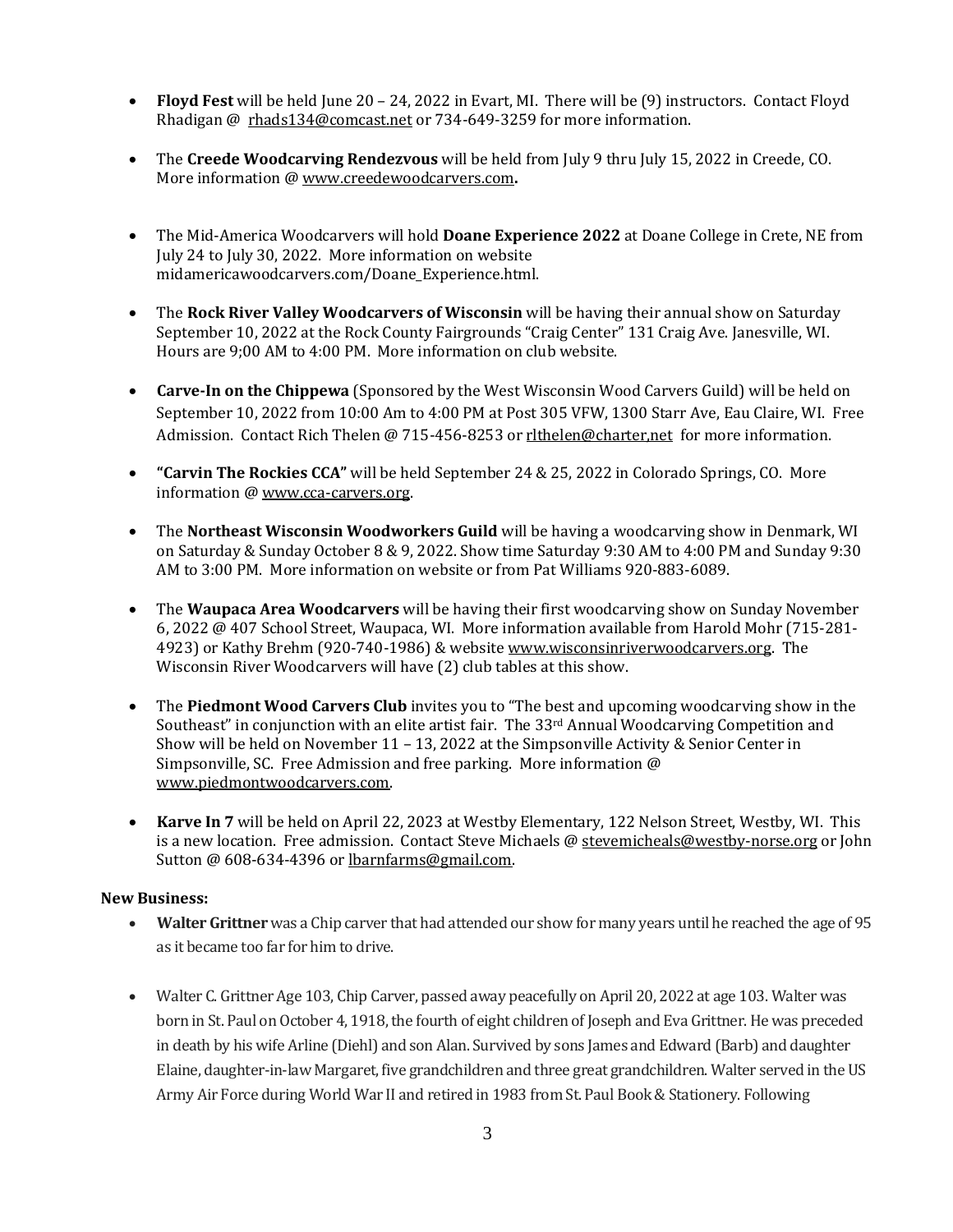retirement, he embarked on a second career with his talent for Chip Carving, traveling throughout the country participating in woodcarving shows, ethnic festivals, and history events, teaching his craft to hundreds of students, and proudly boasting of having his work in over 18 countries and all 50 states. He was a member of several local woodcarving clubs, a lover of the great outdoors, and he could talk to anyone about anything. There will be a private memorial service for the family and internment at Fort Snelling. Memorials can be directed to Gammelgarden Museum in Scandia, MN or to the Milan Village Arts School in Milan, MN.

- Jim Jochims was a member of the Wisconsin River Woodcarvers for a number of years. He had not been a member at the time of his death because of poor health.
- **James (Jim) E. Jochims**, age 85, of Friendship, Wisconsin passed away Tuesday, April 19, 2022, at his home. A memorial mass will be 11:00 a.m. on Saturday, April 23, 2022, at the St. Joseph Catholic Church in Friendship. Father David Bruener will officiate. Full military honors will follow mass. Interment will be at the Central Wisconsin Veterans Memorial Cemetery in King, Wisconsin at a later date. James was born July 26, 1936, in Kenosha, Wisconsin. The son of Edward and Sophia Jochims. His sister was Marilyn Peterson. He graduated from Libertyville Freemont Consolidated High School; was on the football team, boxing team, and played some baseball. He joined the army in 1954.James married Dorothy Hinderyckx on April 18, 1955, in Libertyville, Illinois. They were blessed with 67 years of marriage. He served in the Army for 20 years, retiring as a Major in 1974. Some of the many exemplary accomplishments during his career include Green Beret, Ranger, Master Parachutist, Path Finder, and Jungle Expert training. He was the recipient of multiple awards which included: a Silver Star, a Soldier's Medal, Bronze Star(s) with valor, and Purple Heart(s). A veteran of both the Korean War and Vietnam War, he also served in Japan, Panama, and multiple stateside assignments, which led to each of his 5 kids being born in a different state. After retirement, he worked in a couple civilian jobs and then owned a bar called Mainstreet. James enjoyed fishing, wood working, wood carving, camping, hunting, fixing things, traveling, spending time with his family, and was a history buff. He did most of these with his wife along with playing cards and dancing in his early years. He enjoyed smoking meats for family gatherings. He was also known for his sense of humor and some of his practical jokes. He was an avid Packer fan. James was a member of the VFW, Knights of the Columbus, American Legion, and Airborne Association. James was preceded in death by his parents, sister, and in-laws Leslie and Dorothy Hinderyckx.Survivors include his wife Dorothy, their five children Victoria (James) Linstrom, Kevin (Jisuk) Jochims, Jennifer Jochims, Kelly (Paul) Malecki, and Colleen Kasten. 15 grandchildren and 13 great-grandchildren. He loved spending time with all the little ones
- **James "Jim" W. Kvatek** of Stevens Point (Wisconsin River Woodcarvers member) passed away early Wednesday morning, May 18, 2022 at Edenbrook Assisted Living Center in Wisconsin Rapids.

Age 79 Jim was born July 6, 1942 in Stevens Point. He was the son of the late William and Agnes (Flatoff) Kvatek. He attended local grade schools, graduating from P.J. Jacobs High School in 1960.

Jim entered the United States Army on October 9, 1964 in Stevens Point. He served as a Pvt. E – 2 with the Hdq. Co. 2D at Fort Leonard Wood, Mo., as a supply specialist. Jim also served time with the Army National Guard, being honorably discharged on July 6, 1970.